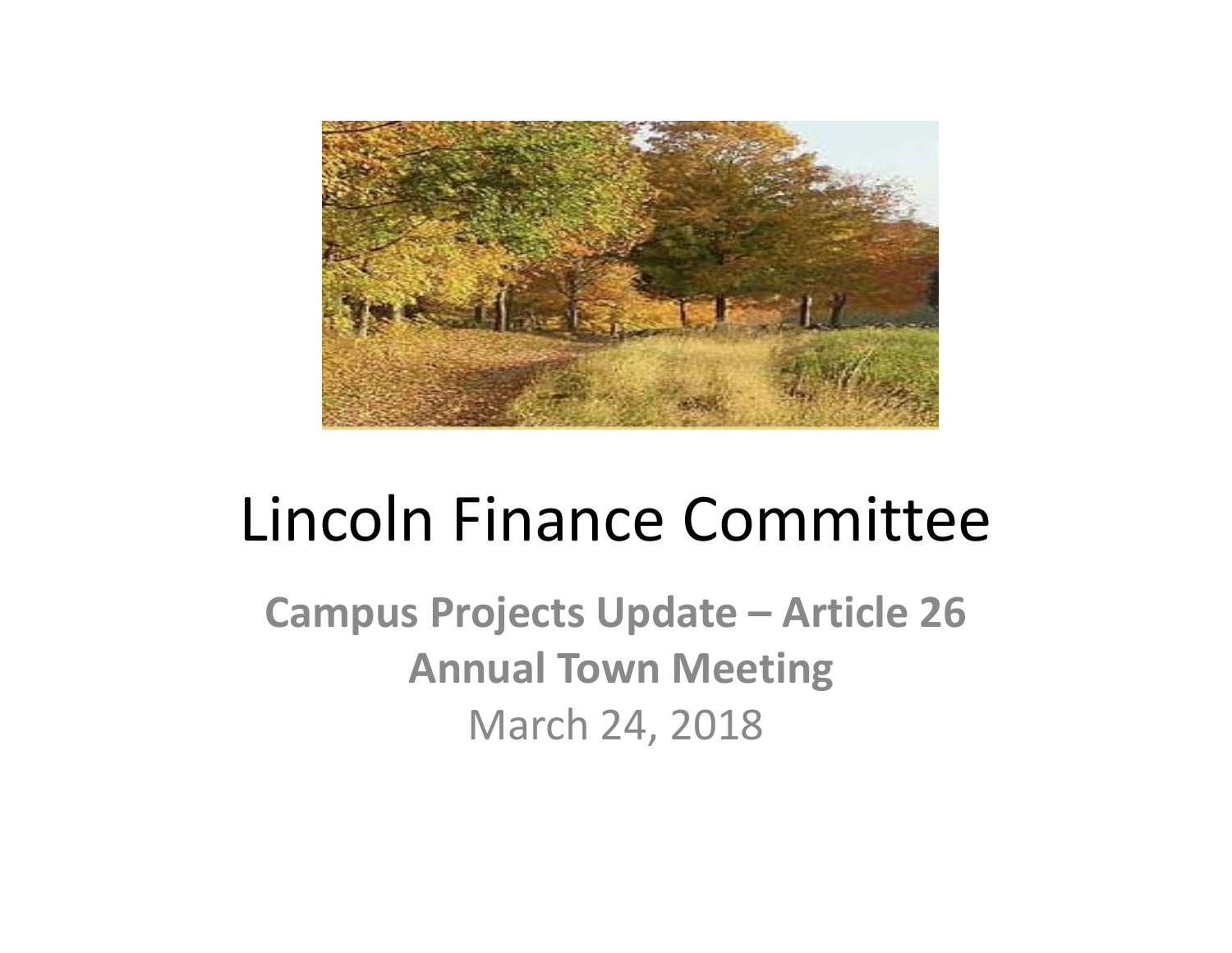# **How Much Can Lincoln Borrow?**



*Town of Lincoln Finance Committee*

*No hard and fast answers, and not a Fincom recommendation, but…*

**Preliminary discussions with the Town's Bond Advisor indicate we should be able to issue up to \$100 million in new debt (and possibly more).**

- With 30 year debt financing, the debt service burden would remain within a normal range for municipalities of our size.
- By formalizing our management policies and continuing to keep adequate cash reserves, we should be able to maintain Lincoln's AAA rating from S&P.
- $-$  For \$50 million or more, we need to get a 2<sup>nd</sup> rating (e.g. from Moody's), and the lower of the two ratings is used for pricing. We do not yet know what rating we will get from Moody's.

#### **The State has a statutory limit on Town debt (Ch44 S10) of approximately \$106 million currently, of which we have about \$97 million remaining.**

- Limit is 5% of "equalized valuation" (ie. total value of taxable property in Town).
- Need to get approval from municipal oversight board before exceeding this limit, which only a few small western MA towns have done.
- Town's Bond Advisor opines that we would have a reasonable case for exceeding the limit for a school building project *IF the Town strongly supported it.*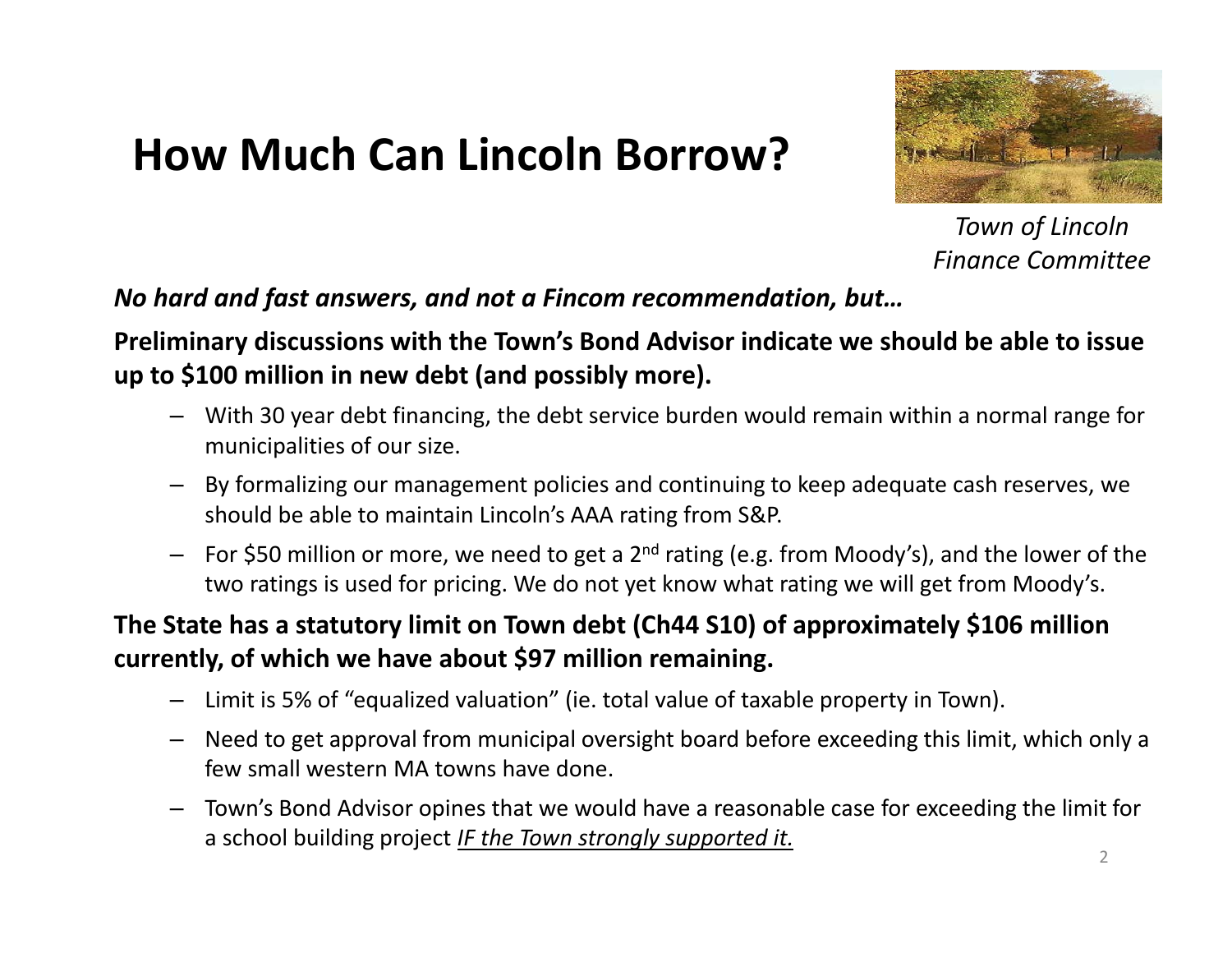# **Annual Tax Bill Increase for Various Borrowing Scenarios**

Using FY2018 Valuations

 $\mathbf{I}$ 

| <b>Borrowing</b> |             | <b>Interest</b> | <b>Property Value</b> |       |             |       |           |       |             |       |             |       |             |       |            |  |
|------------------|-------------|-----------------|-----------------------|-------|-------------|-------|-----------|-------|-------------|-------|-------------|-------|-------------|-------|------------|--|
| <b>Amount</b>    |             | Rate            | \$500,000             |       | \$750,000   |       | \$997,500 |       | \$1,250,000 |       | \$1,500,000 |       | \$2,000,000 |       | Percentage |  |
| $\varsigma$      | 12,000,000  | 4%              | \$                    | 163   | $\varsigma$ | 245   | \$        | 325   | $\varsigma$ | 408   | \$          | 489   | \$          | 652   | 2.4%       |  |
|                  |             | 5%              | \$                    | 183   | \$          | 275   | \$        | 366   | \$          | 459   | \$          | 550   | \$          | 734   | 2.7%       |  |
| \$               | 15,000,000  | 4%              | \$                    | 204   | $\zeta$     | 306   | \$        | 407   | \$          | 510   | \$          | 612   | \$          | 816   | 3.0%       |  |
|                  |             | 5%              | \$                    | 229   | \$          | 344   | \$        | 457   | \$          | 573   | \$          | 688   | \$          | 917   | 3.4%       |  |
| $\varsigma$      | 16,500,000  | 4%              | \$                    | 224   | \$          | 336   | \$        | 447   | $\varsigma$ | 561   | \$          | 673   | \$          | 897   | 3.3%       |  |
|                  |             | 5%              | \$                    | 252   | \$          | 378   | \$        | 503   | \$          | 631   | \$          | 757   | \$          | 1,009 | 3.7%       |  |
| \$               | 50,000,000  | 4%              | \$                    | 680   | \$          | 1,019 | \$        | 1,356 | \$          | 1,699 | \$          | 2,039 | \$          | 2,719 | 10.0%      |  |
|                  |             | 5%              | \$                    | 764   | \$          | 1,146 | \$        | 1,525 | \$          | 1,911 | \$          | 2,293 | \$          | 3,057 | 11.2%      |  |
| \$               | 60,000,000  | 4%              | \$                    | 816   | \$          | 1,223 | \$        | 1,627 | \$          | 2,039 | \$          | 2,447 | \$          | 3,262 | 12.0%      |  |
|                  |             | 5%              | \$                    | 917   | \$          | 1,376 | \$        | 1,830 | \$          | 2,293 | \$          | 2,752 | \$          | 3,669 | 13.5%      |  |
| \$               | 70,000,000  | 4%              | \$                    | 951   | \$          | 1,427 | \$        | 1,898 | \$          | 2,379 | \$          | 2,854 | \$          | 3,806 | 14.0%      |  |
|                  |             | 5%              | \$                    | 1,070 | \$          | 1,605 | \$        | 2,135 | \$          | 2,675 | \$          | 3,210 | \$          | 4,280 | 15.7%      |  |
| \$               | 80,000,000  | 4%              | \$                    | 1,087 | \$          | 1,631 | \$        | 2,169 | $\varsigma$ | 2,719 | \$          | 3,262 | \$          | 4,350 | 16.0%      |  |
|                  |             | 5%              | \$                    | 1,223 | \$          | 1,834 | \$        | 2,440 | \$          | 3,057 | \$          | 3,669 | \$          | 4,892 | 18.0%      |  |
| \$               | 90,000,000  | 4%              | \$                    | 1,223 | \$          | 1,835 | \$        | 2,441 | \$          | 3,058 | \$          | 3,670 | \$          | 4,893 | 18.0%      |  |
|                  |             | 5%              | \$                    | 1,376 | \$          | 2,064 | \$        | 2,745 | \$          | 3,439 | \$          | 4,127 | \$          | 5,503 | 20.2%      |  |
| $\zeta$          | 100,000,000 | 4%              | \$                    | 1,359 | \$          | 2,039 | \$        | 2,712 | \$          | 3,398 | \$          | 4,078 | \$          | 5,437 | 20.0%      |  |
|                  |             | 5%              | \$                    | 1,529 | \$          | 2,293 | \$        | 3,050 | \$          | 3,822 | \$          | 4,586 | \$          | 6,115 | 22.5%      |  |

Median Taxpayer: ~\$271‐305 per \$10 mm increase on 2018 Tax Bill of \$13,566

3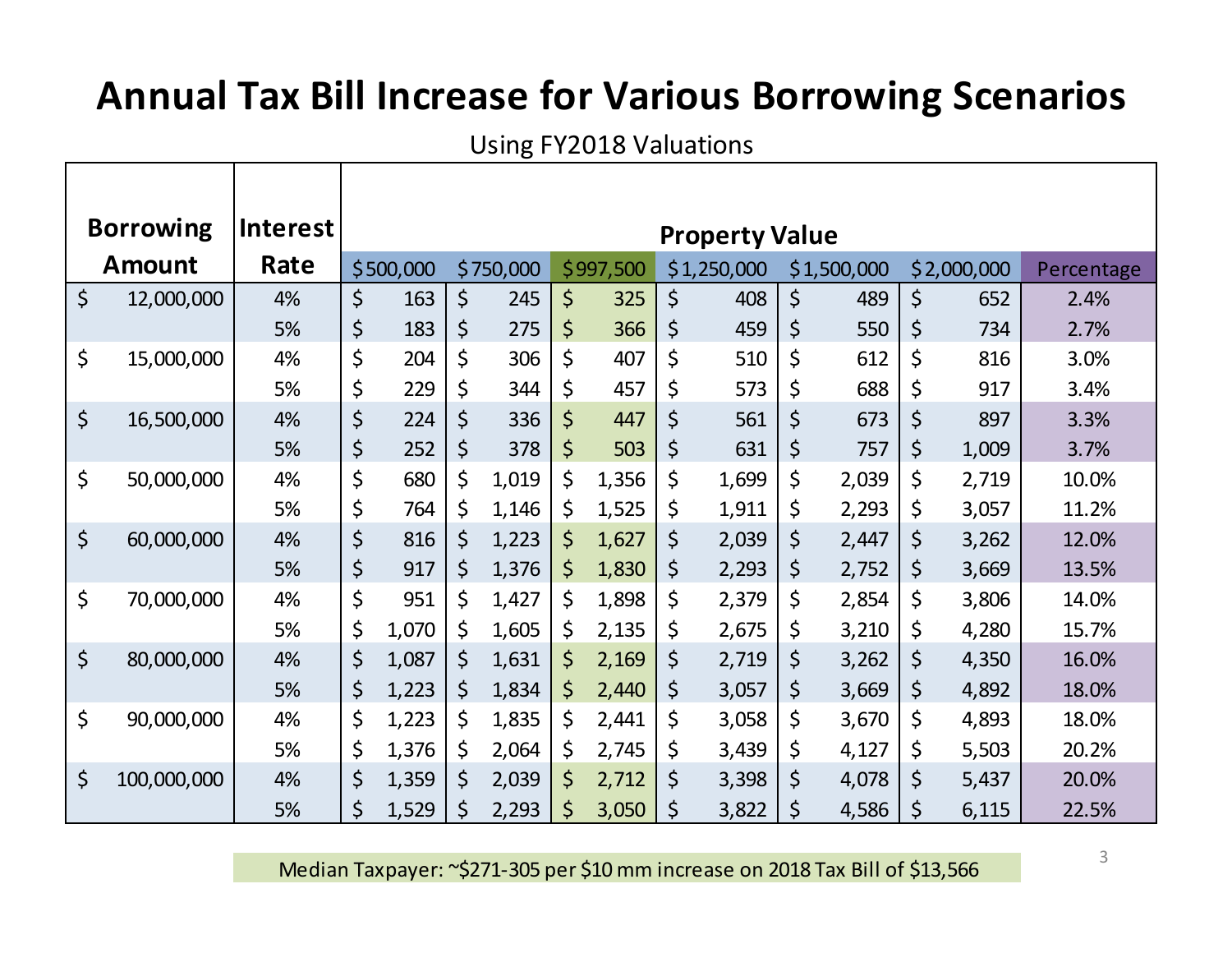#### **Residential Tax Rate**

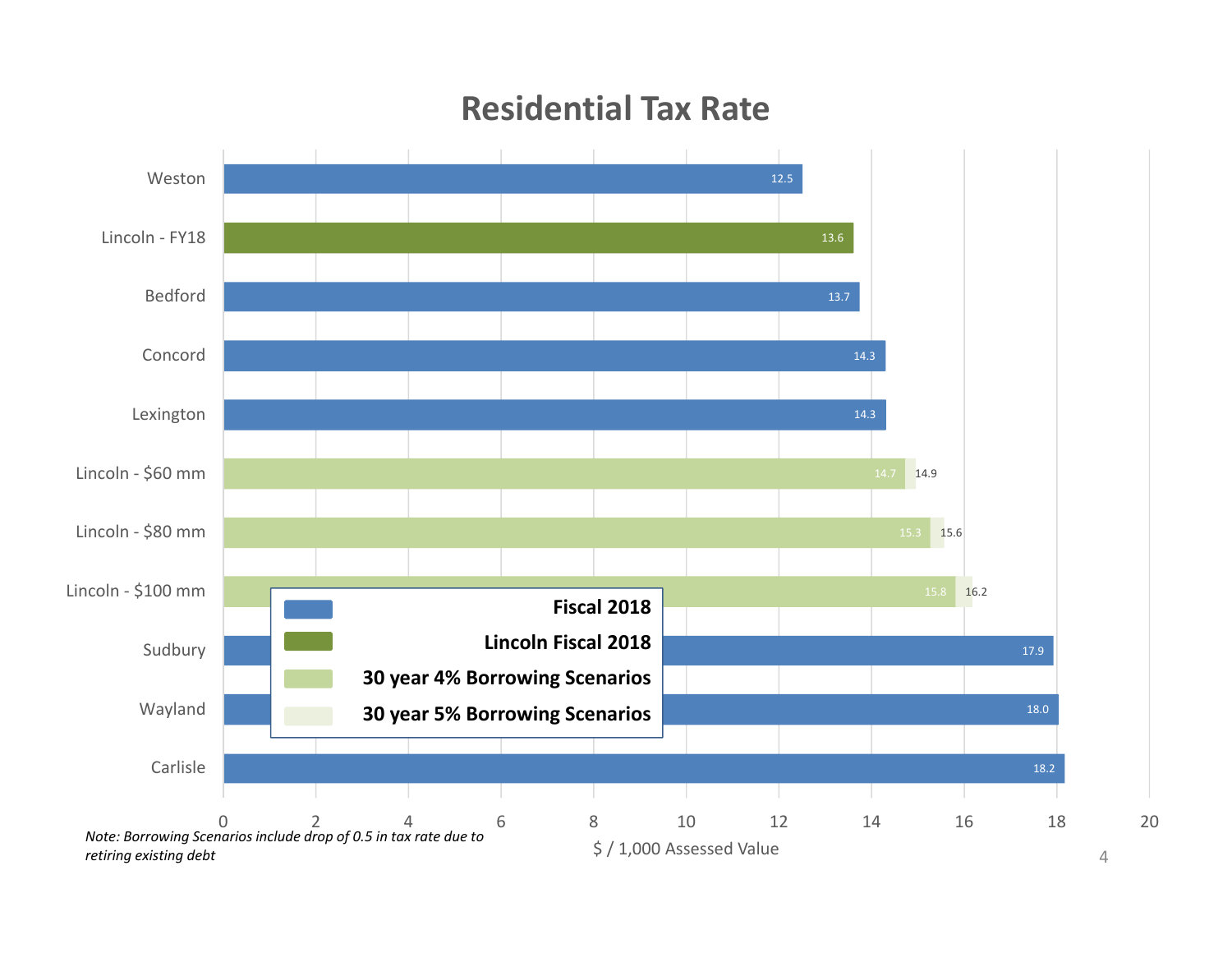### **Average Single Family Tax Bill**



*Note: Borrowing Scenarios include drop of \$567 in Tax Bill due to retiring existing debt* <sup>5</sup>